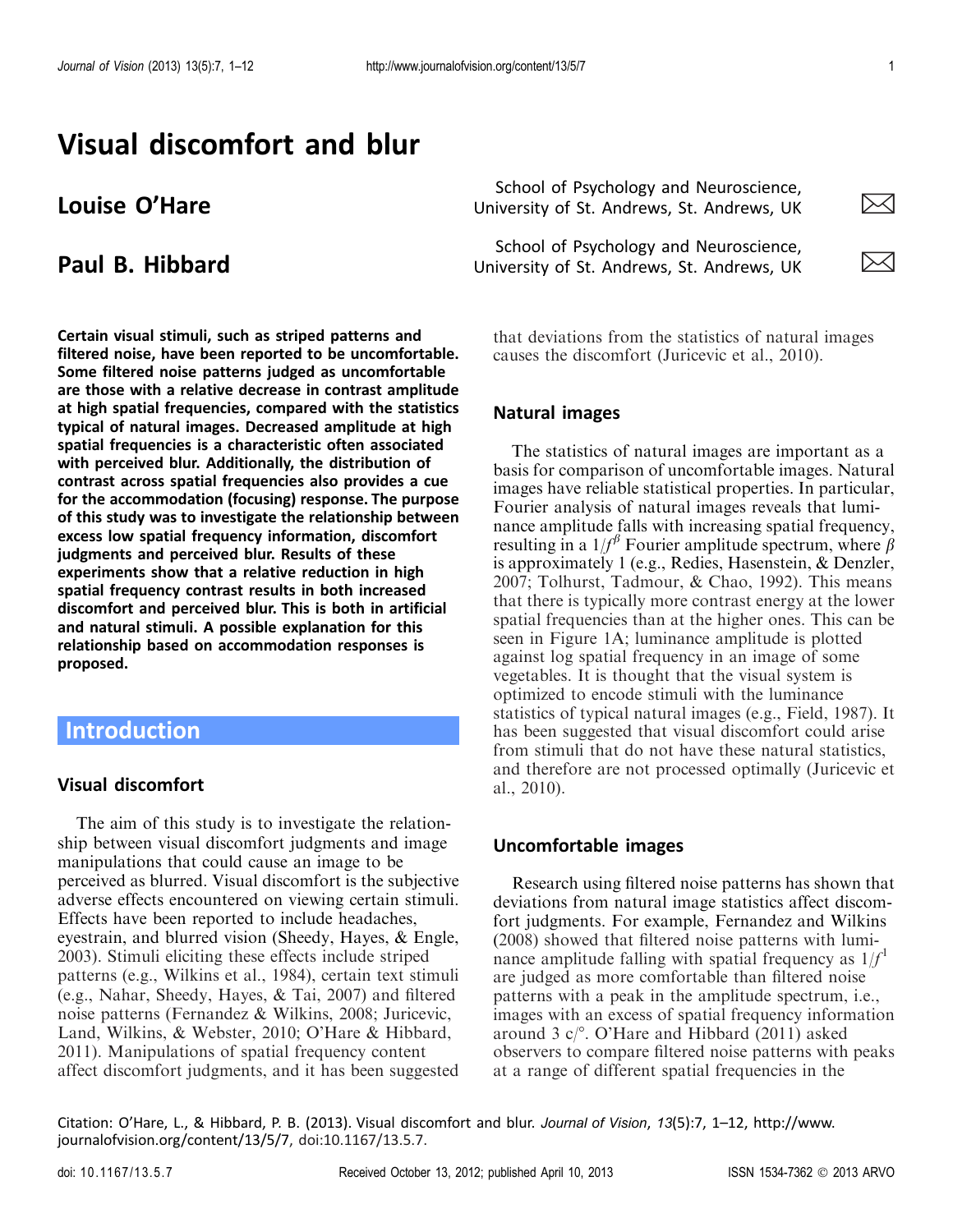<span id="page-1-0"></span>

Figure 1. Natural images and their corresponding luminance amplitude spectra. (A) original natural image; (B) the slope exponent ( $\beta$ ) of the original image (1.45) has now been increased to 2; (C) a Gaussian blurred version of the original image; (D) a sinc-filtered version of the original image.

amplitude spectrum (centered on 0.19 to 12  $c$ /°). It was shown that spatial frequencies around 0.75 to 1.5  $c$ <sup>o</sup> were judged more uncomfortable than the higher ones in the range tested. Simply adding excess contrast energy is not the only manipulation of the amplitude spectrum that causes discomfort judgments to vary; Juricevic et al. [\(2010](#page-11-0)) showed that increased  $\beta$  (a steeper amplitude spectrum with relatively more low spatial frequency information) increased discomfort judgments of both filtered noise patterns and Mondrians (patterns of randomly positioned rectangles). Figure 1B shows a version of the original image with an increased amplitude spectrum exponent.

#### Blur

A relative decrease in high spatial frequency information could potentially be interpreted as blur (Campbell, Howell, & Johnstone, [1978](#page-10-0)). However there are many different ways of quantifying blur. Global luminance statistics are one measurement of blur; others include the steepness of the local luminance gradients in the image. This can be illustrated by considering a square wave (step edge) compared to a sine wave luminance gradient. One way to characterize the image is the amplitude spectrum, which relates to the relative amplitude of information present in the whole image at different spatial scales. In a step edge, the amplitude of the harmonics falls with a  $1/f$  pattern: Higher harmonics have smaller amplitudes. Removing harmonics from this waveform has the effect of decreasing the high spatial frequency content, decreasing the local luminance gradients and making the image more like a sine wave.

The  $1/f$  relationship is not the only manipulation that affects the local luminance gradients and perceived blur of images. Phase manipulations affect the luminance gradients of waveforms (e.g., Badcock, [1984](#page-10-0)) and so might be expected to affect blur. As an example, consider the difference between a sharp, step edge (all scales of information in-phase) compared to a smooth decline of contrast (that can result when components are out-of-phase). Thus images can have the same amplitude spectrum, but a shallower luminance gradient, if the component spatial frequencies are out-ofphase compared to in-phase.

The steepness of the luminance gradients can be manipulated by either reducing the amplitude at high spatial frequencies, thus increasing the slope of the amplitude spectrum, or by changing the phase relationships of the information in the image (e.g., Badcock, [1984\)](#page-10-0). Either a loss of high spatial frequency information overall, or phase shifts in local luminance gradients may contribute to blur perception. If the steepness of local luminance gradients is the cause of discomfort, it might be expected that blur induced by phase as well as amplitude manipulations also affect discomfort judgments. While the distinction is straightforward in artificial stimuli, this becomes more complex when considering blur in natural images.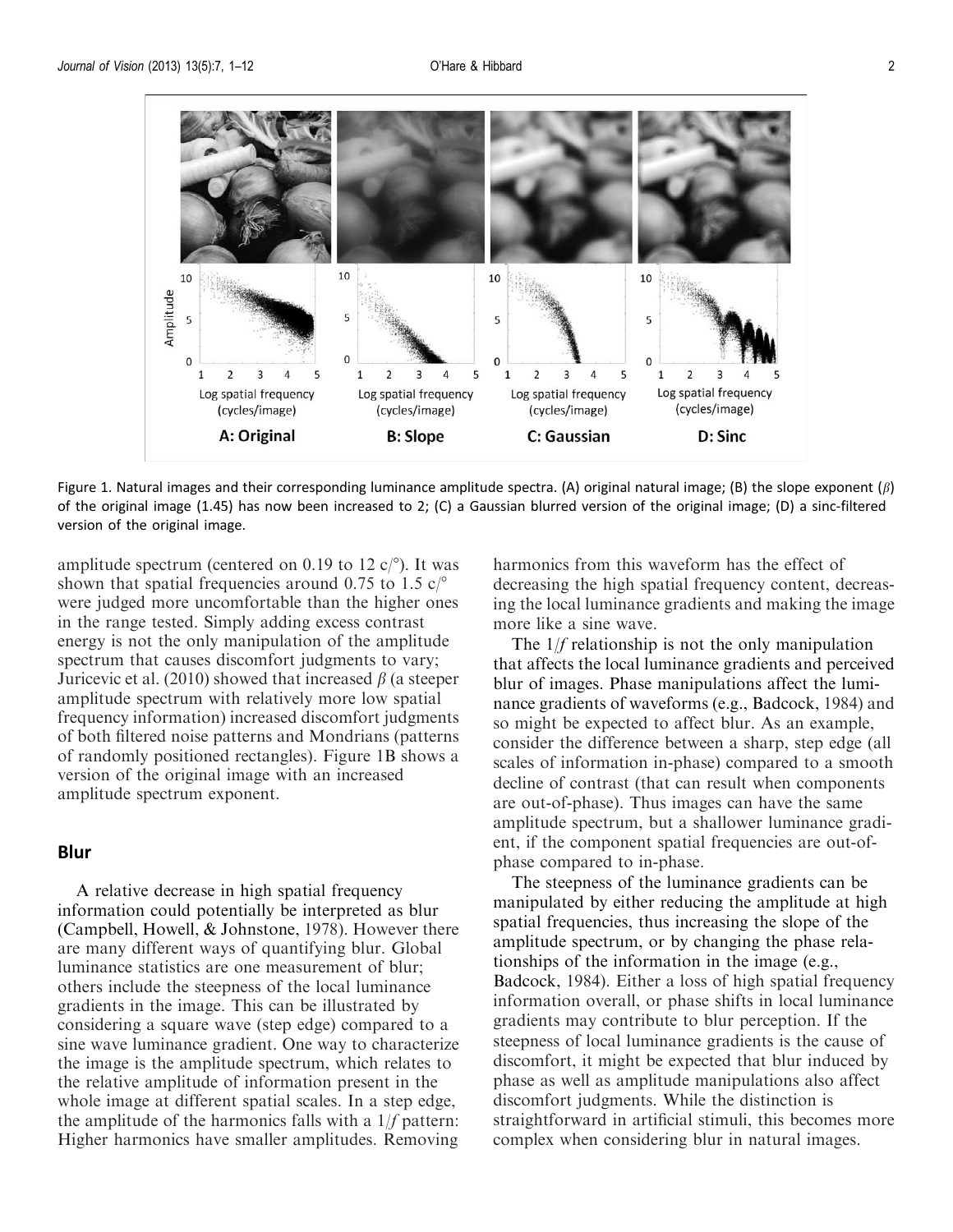There are different techniques for introducing blur to natural images, but a common method involves filtering techniques such as Gaussian or sinc filtering. [Figure 1C](#page-1-0) shows a Gaussian blurred image, and the corresponding amplitude spectrum. Gaussian filtering has been used in the past as a model of optical blur (e.g., Bocheva & Mitriani, [1993\)](#page-10-0). However, this is limited as a model of optical blur, as it does not contain the correct phase relationships that result from optical phenomena such as aperture effects. As light passes through the pupil it is subjected to diffraction. This creates characteristic phase reversals in the resulting retinal image. These phase reversals appear as banding around the edges in the image. Sinc filtering, which also introduces these phase reversals, has been suggested to be a potentially more realistic model of optical blur than Gaussian blur (Murray & Bex, [2010\)](#page-11-0). The difference between Gaussian and sinc filtering can be seen in [Figure 1](#page-1-0); the different filters affect the shape of the amplitude spectrum and the local luminance gradients. Whether this distinction is important is unclear as yet; therefore, both models of optical blurring were used in the study.

#### Accommodation responses

Accommodation responses provide one possible reason why blur might be uncomfortable. Defocus blur is characterized by a loss of high spatial frequency information in the image of the fixated object. This is a possible cue to drive the accommodation (focusing) responses—this blur can be reduced by refocusing to the appropriate distance. It is thought that the goal of the accommodation response is to maximize retinal image contrast, but unfortunately, there is, as yet, a limited understanding of exactly what spatial frequency information the accommodative system uses (Mac-Kenzie, Hoffman, & Watt, [2010\)](#page-11-0). There is also uncertainty about whether the system uses local or global image statistics to achieve this end. MacKenzie et al. ([2010\)](#page-11-0) have argued that the global amplitude of spatial frequency information is critical for driving accommodation responses: they consider only the Fourier amplitude spectrum in their model of how stimulus spatial frequency content affects accommodation responses. By contrast, Day, Gray, Seidel, and Strang [\(2009](#page-10-0)) make the case that the critical information for accommodation responses is contained in the steepness of the luminance gradients. It has been suggested that coarse accommodation responses might be driven by the low spatial frequencies, which are then refined by using the higher ones (Charman, [1979\)](#page-10-0). This is important as the insufficient high spatial frequency information in some stimuli might provide inadequate information to drive accommodation. Inadequate

information for the accommodative system could potentially leading to uncertainty in the response, which could manifest itself as increased microfluctuations (Day et al., [2009\)](#page-10-0), for example. Increased microfluctuations could potentially cause discomfort directly from muscle fatigue. Alternatively it is possible that sensory discrepancies resulting in the increased uncertainty are simply uncomfortable due to the increased computational demands.

Simmers, Gray, and Wilkins [\(2001](#page-11-0)) showed that, for some individuals who experience visual stress, microfluctuations in accommodation are related to visual discomfort. Individuals for whom visual stress was alleviated by the use of tinted lenses had a greater power in low frequency accommodation fluctuations than a control group, and this reduced when wearing a tinted or neutral-density lens. Individuals who experience relatively large fluctuations in accommodation experience visual stress; the same underlying mechanism might be expected to cause discomfort in the general population when viewing stimuli that increase variability in accommodation.

## Informative stimuli for the accommodation response

An informative stimulus to drive accommodation responses would provide sufficient amounts of the relevant (higher) spatial frequency information. Natural images have a  $1/f<sup>1</sup>$  amplitude spectrum, meaning they contain a range of spatial frequencies.

Conversely, if an image has little spectral power at high spatial frequencies, then luminance gradients might not change much with defocus blur. This will render the defocus cue to accommodation uninformative, which might increase uncertainty in the accommodative response. This uncertainty might then lead to inefficient, inaccurate accommodation responses.

#### Current experiment

The aim of this study is to assess the relationship between the relative spatial frequency content of images, visual discomfort, and perceived blur. This was investigated first using readily controllable, artificial stimuli to show the effects of luminance profile manipulations on discomfort judgments, to determine whether loss of spatial frequency information, or change in luminance profile, was the deciding factor for any possible discomfort judgments.

The experiment was then extended to more complicated natural images, using two different models of optical blur to assess the effect of phase reversals. Also, images were chosen with a range of initial amplitude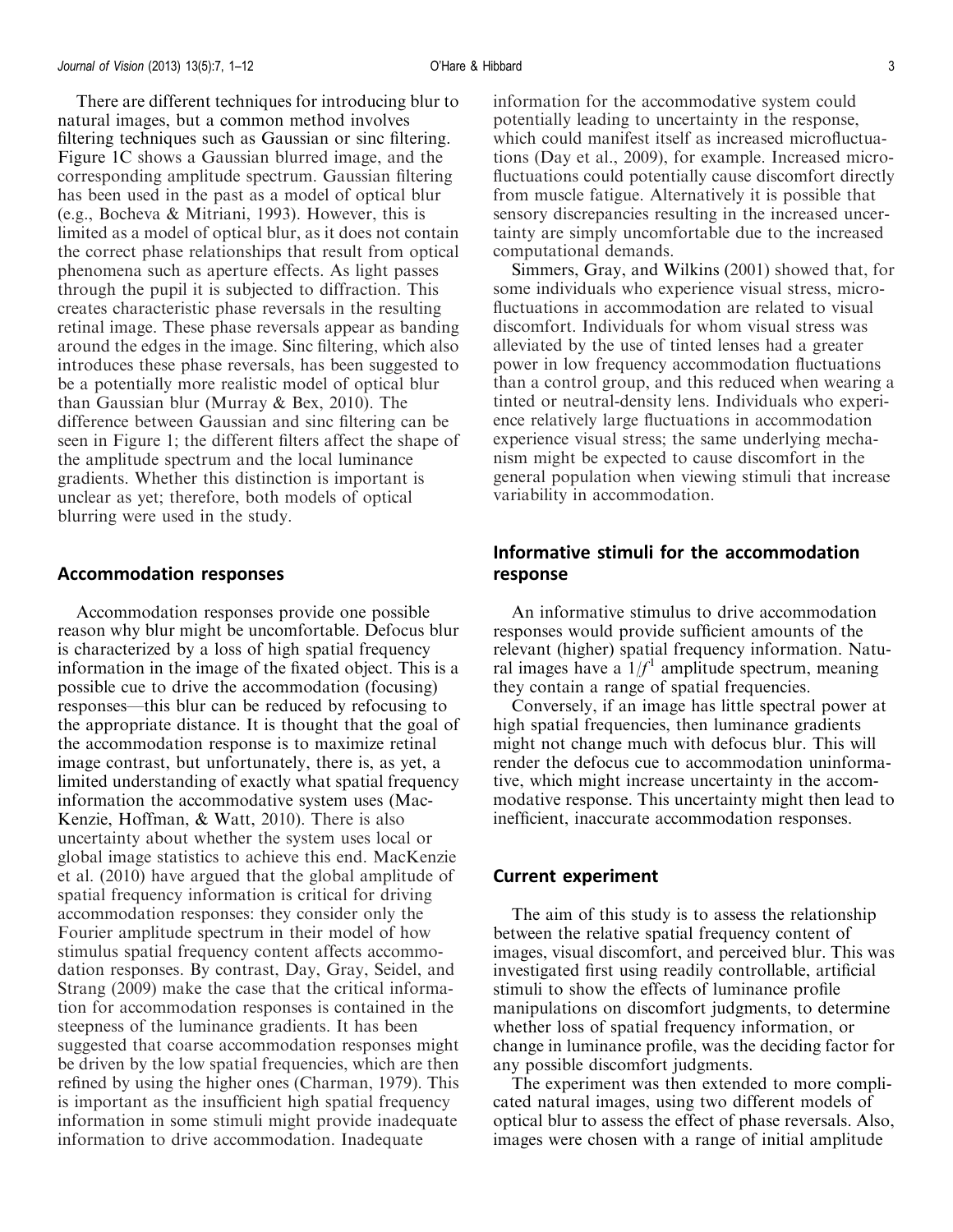<span id="page-3-0"></span>spectra, to see if deviation from the original, or an ideal  $1/f<sup>1</sup>$  statistic, is critical.

## General methods

Methods used were similar for all experiments. Therefore general methods will first be described.

#### Apparatus

Stimuli were presented at a distance of 1 m, on a 21 inch Sony Trinitron monitor with screen resolution of  $1680 \times 1050$  and a vertical refresh rate of 60 Hz. Images were created and displayed using MATLAB 7.1 (The Mathworks Inc., 2005, Natick, MA) and the Psychophysics Toolbox (Brainard, [1997](#page-10-0); Kleiner, Brainard, & Pelli, [2007](#page-11-0); Pelli, [1997\)](#page-11-0). The luminance response of the monitor was measured and calibrated using a Minolta Luminance Meter, LS-110 photometer. The luminance of the mid-gray background was 38.5 cd/m<sup>2</sup>, the luminance range was from 3 to 71 cd/m<sup>2</sup>. Head movements were stabilized by use of a chin rest.

#### Stimuli

All stimuli were  $840 \times 840$  pixel images. These were spatially vignetted with a circular window of radius of 5.718. Outside of this radius the luminance profile at the edge of the window fell with a Gaussian profile of  $\sigma =$  $0.93^\circ$ . The size of the visible pattern subtended approximately  $8.53^{\circ}$ . The background was held at a constant mid-gray luminance level.

#### **Observers**

All participants in all experiments in this study were reimbursed 5 pounds per hour for their time. The entire study was approved by the University of St Andrews Teaching and Research Ethics committee, in accordance with the Declaration of Helsinki.

#### Procedure

A two-interval-forced-choice (2IFC) task was used. Stimuli appeared on the screen for 0.6 s each, with a delay of 0.1 s between them, during which a mid-gray screen was presented. Stimuli were replaced with a midgray background during which the observer responded. Observers indicated which of the two stimuli appeared more uncomfortable by pressing the corresponding left (first interval) or right (second interval) arrow key.

#### Analysis

Raw scores were relative discomfort judgments: the frequency a particular image or image category was chosen as more uncomfortable out of the paired comparisons. These raw scores were then converted into scores on a Thurstone scale (Thurstone, [1927](#page-11-0); Tsukida & Gupta, [2011](#page-11-0)). Each stimulus was compared with each other stimulus N times. The first step was to calculate, for all comparisons between two stimuli A and B, the number of times that stimulus A was judged to be the more uncomfortable. These counts were then converted to probabilities by dividing by the number of comparisons between A and B. The difference between A and B on the discomfort scale was then calculated as the inverse of the standard normal cumulative distribution function. For example, if stimulus A was chosen as the more uncomfortable on half the trials, the calculated difference value is 0. The final discomfort for each stimulus is then given by the mean of the calculated difference in discomfort in comparisons between A and all other stimuli. A problem for this method arises when one stimulus is always (or never) chosen as the more uncomfortable, given a probability of 0 or 1; this creates a scale difference of  $\pm \infty$ . To avoid this, counts of  $1/N$  and  $N/N$  were replaced with values of  $(1/2)/N$  and  $[N-(1/2)]/N$  before the calculation of probabilities, where  $N$  is the number of appearances of each particular stimulus. This is a conservative strategy, since it effectively reduces the confidence in the comparison between the two stimuli (Tsukida & Gupta, [2011\)](#page-11-0). This process was repeated for each observer to create individual scales of discomfort. These individual scales of discomfort were then averaged to obtain the mean discomfort scale across observers.

Results were analyzed using repeated-measures ANOVA. Relevant Greenhouse-Geisser corrections were used to correct for violations of assumptions of the ANOVA where necessary.

# Experiment 1: Discomfort judgments of simple stimuli

## Method

#### Stimuli

Stimuli were circular gratings, consisting of a fundamental frequency of 0.375, 0.75, or 1.5  $c$ <sup>o</sup>, plus up to four harmonics. There were two experimental sessions, in which either the number of harmonics or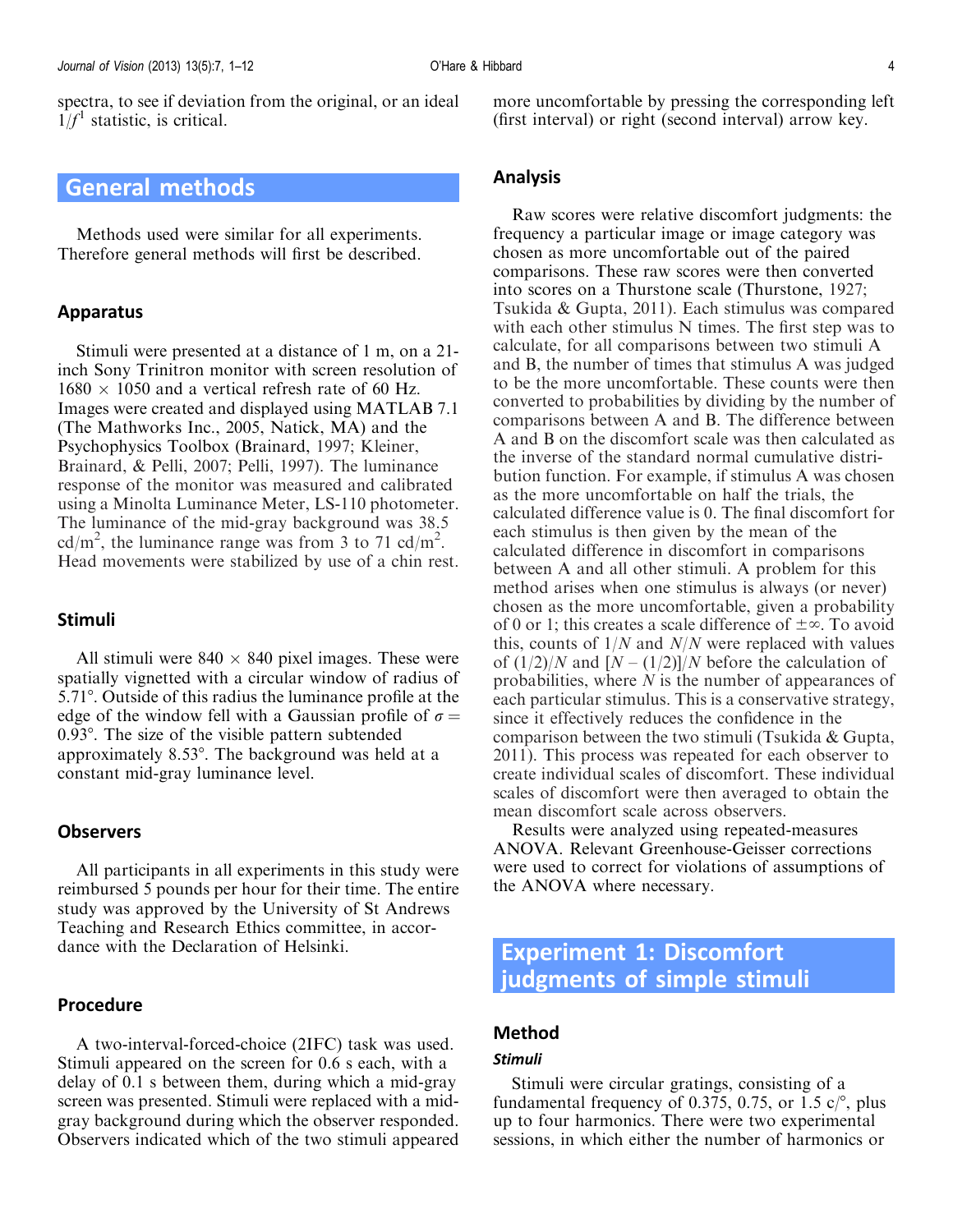

Figure 2. Stimulus luminance profiles. Top: example stimuli for the harmonic manipulated stimuli. Constituent harmonics are added together to create the total waveform. Total waveform is shown in bold. Resulting image is shown below.

the relative phases of the harmonics were varied. Figure 2 shows examples of the stimuli and how they were created in terms of their luminance profile. In the first, harmonic manipulation session, the number of harmonics was varied. In all cases, the fundamental frequency component was present. This was either presented alone, or accompanied by the first harmonic, the first two harmonics, the first three harmonics, or the first four harmonics (see Figure 2). In all cases, the fundamental and all of the harmonics were in squarewave phase. In the second, phase manipulation session, all the stimuli consisted of the fundamental frequency plus all four of the first harmonics. The phase of the first harmonic was shifted relative to that of the

fundamental by  $0^\circ$ , 45°, 90°, 135°, or 180° to create five different stimuli for each spatial frequency. The first harmonic was shifted relative to the fundamental and other harmonics as this resulted in the greatest difference in the luminance gradient.

#### **Observers**

Fourteen naïve student observers took part in the experiment, all with normal or corrected-to-normal vision. Efforts were made to ensure that the same observers participated in both phase and harmonic sessions; however, this was not always possible. Three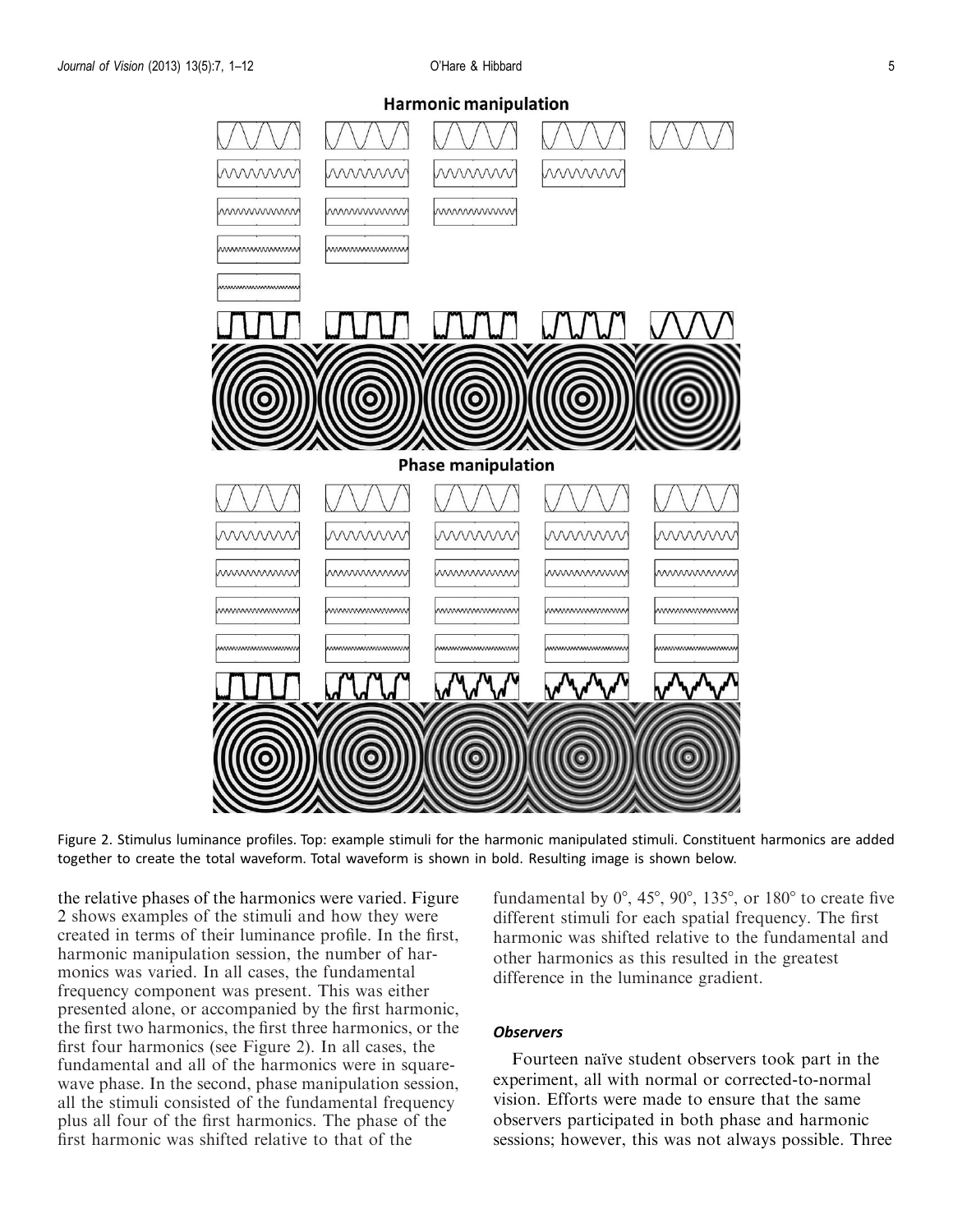

Figure 3. Contrast matching results for [Experiment 1](#page-3-0). (A) Average physical (Michelson) contrast needed for harmonic manipulated stimuli to be perceived as matched. (B) Average physical (Michelson) contrast needed for phase manipulated images to be perceived as equal contrast. The solid black line indicates the contrast of the standard. Error bars show  $\pm 1$  standard error.

out of the 14 observers participated in the harmonic session only, and three out of the 14 participated in the phase session only. The participants ranged in age from 18 to 29 years; mean age was 21.6 years. The sessions had no particular order—some individuals performed the harmonic session first, others the phase session.

#### Procedure

Observers were asked initially to match stimuli for perceived contrast using a self-adjustment technique. Stimuli were presented three times each in random order, and observers adjusted the contrast of the test stimulus to match the perceived contrast of the standard stimulus. The standards were the 0.375  $c$ <sup>o</sup> sinusoidal stimulus (in the harmonic session) and the 0.375  $c$ <sup>o</sup> 180 $\degree$  phase-shifted stimulus (in the phase session). The Michelson contrast of these standards was set at 0.80; observers adjusted the contrast of all other stimuli to match the perceived contrast of this standard. Each observer made three settings for each image to equalize the test and the standard images for contrast using the keys. Average Michelson contrast settings across observers for each image are shown in Figure 3.

Observers then took part in a two-interval-forcedchoice (2IFC) discomfort rating experiment. The contrasts of the stimuli were set to be perceptually equal, based on the responses of each observer in the previous part of the experiment. It should be noted that although average results are plotted in Figure 3, each individual was presented stimuli according to their own unique results from the contrast matching experiment.

There were 20 repetitions of each comparison; each of the 15 stimuli was compared to all of the others.

## **Results**

Figure 3 shows the variation in the contrast needed for each of the stimuli to be perceived as having equal contrast. In the harmonic manipulated session more contrast was needed for stimuli with fewer harmonics. In the phase manipulated session, the more in-phase a stimulus was, the less contrast was needed to make this match the  $180^\circ$  phase-shifted standard. Similar trends (not shown) were evident when the data were plotted in terms of their RMS contrast, rather than Michelson contrast.

[Figure 4A](#page-6-0) plots stimulus discomfort scores against increasing number of harmonics for each of the three fundamental frequencies. The results of a 3 (fundamental frequency)  $\times$  5 (number of harmonics) repeated-measures ANOVA showed a main effect of the number of harmonics,  $F(1.2, 16.4) = 6.05, p < 0.05$ . There was no significant effect of spatial frequency,  $F(1.3, 16.7) = 0.11, p = 0.80$ . There was no significant interaction,  $F(2.1, 27.7) = 1.63$ ,  $p = 0.21$ .

[Figure 4B](#page-6-0) plots discomfort scores against increasing phase displacement of the first harmonic for three fundamental frequencies. The results of a 3 (fundamental frequency)  $\times$  5 (magnitude of phase shift) repeated-measures ANOVA showed there to be no significant effects of phase,  $F(1.9, 20.6) = 1.21, p = 0.30,$ fundamental frequency,  $F(1.1, 14.9) = 1.17$ ,  $p = 0.32$ , or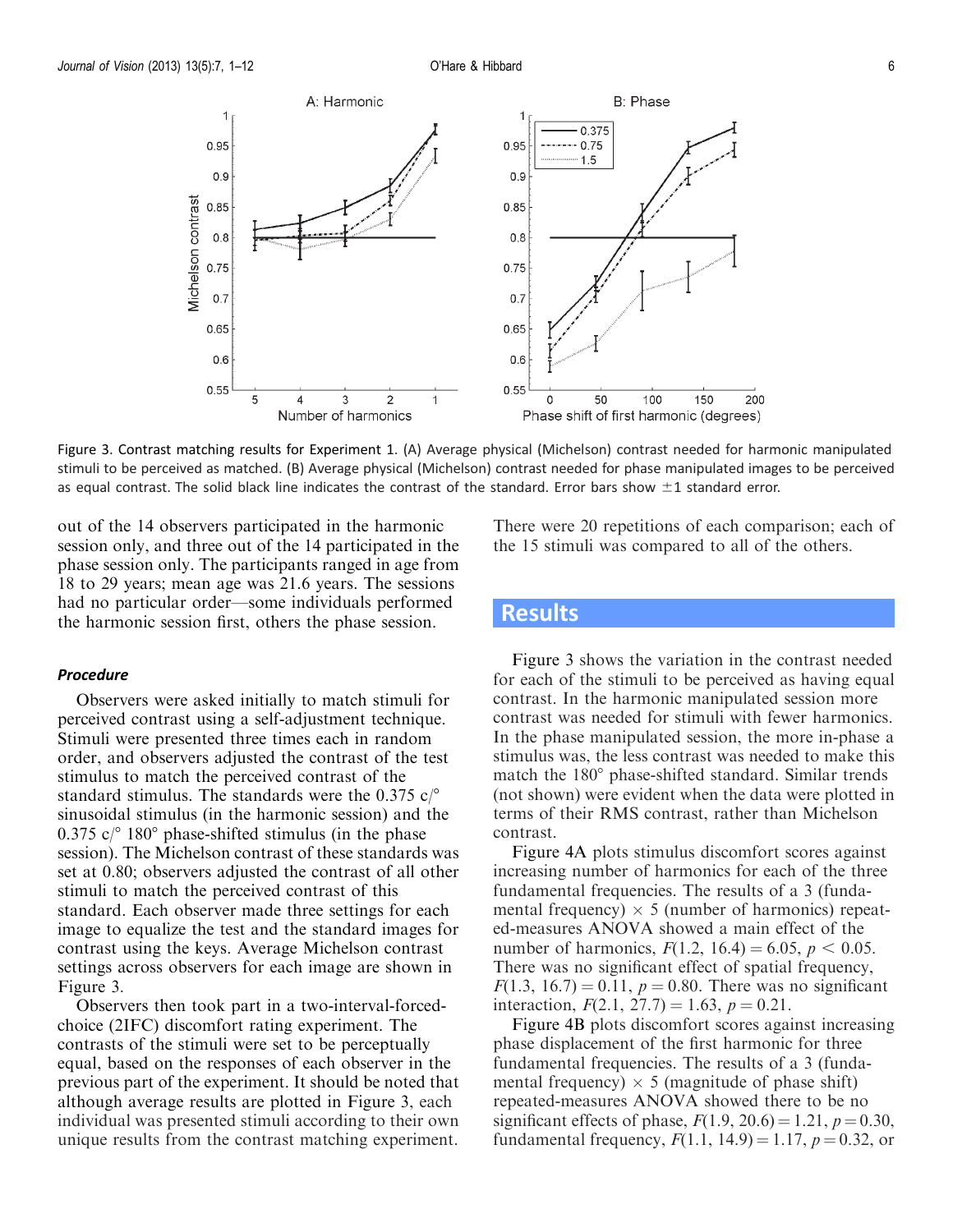<span id="page-6-0"></span>

Figure 4. Discomfort scores for [Experiment 1.](#page-3-0) (A) Thurstone scaled discomfort scores against increasing number of harmonics for three fundamental frequencies. (B) Thurstone scaled discomfort scores against increasing phase difference of the first harmonic for three fundamental frequencies.

any interaction of fundamental frequency and phase,  $F(3.0, 38.9) = 0.81, p = 0.50.$ 

## **Discussion**

The results showed an effect of the presence of high spatial frequency information on subjective discomfort judgments for simple stimuli. Removing high spatial frequency components increased discomfort. A concentration of visual information at low spatial frequencies has been associated with perceived blur in simple stimuli (Campbell et al., [1978\)](#page-10-0). This suggests that perceived blur and visual discomfort are related, either directly, in a causal relationship, or possibly that both are influenced by a common mechanism for both subjective attributes that depends on relative high spatial frequency information.

There was no significant effect of manipulations of the luminance gradient induced by increasing the phase difference of the first harmonic on perceived discomfort. This suggests that steepness of the luminance gradient itself cannot account for the differences in discomfort judgments seen in the harmonic manipulated stimuli.

The actual luminance gradients presented to each participant varied, depending on the contrast settings that were made. Figure 5 shows the average maximum luminance gradients of each of the stimuli presented. From Figure 5 it can be seen that there is a reduction in maximum luminance gradient with decreasing number of harmonics and increasing phase shift, and there are



Figure 5. Average maximum luminance gradients of the presented stimuli. Stimulus luminance gradients varied over individuals: Each was presented their own unique set of stimuli, matched for perceived contrast.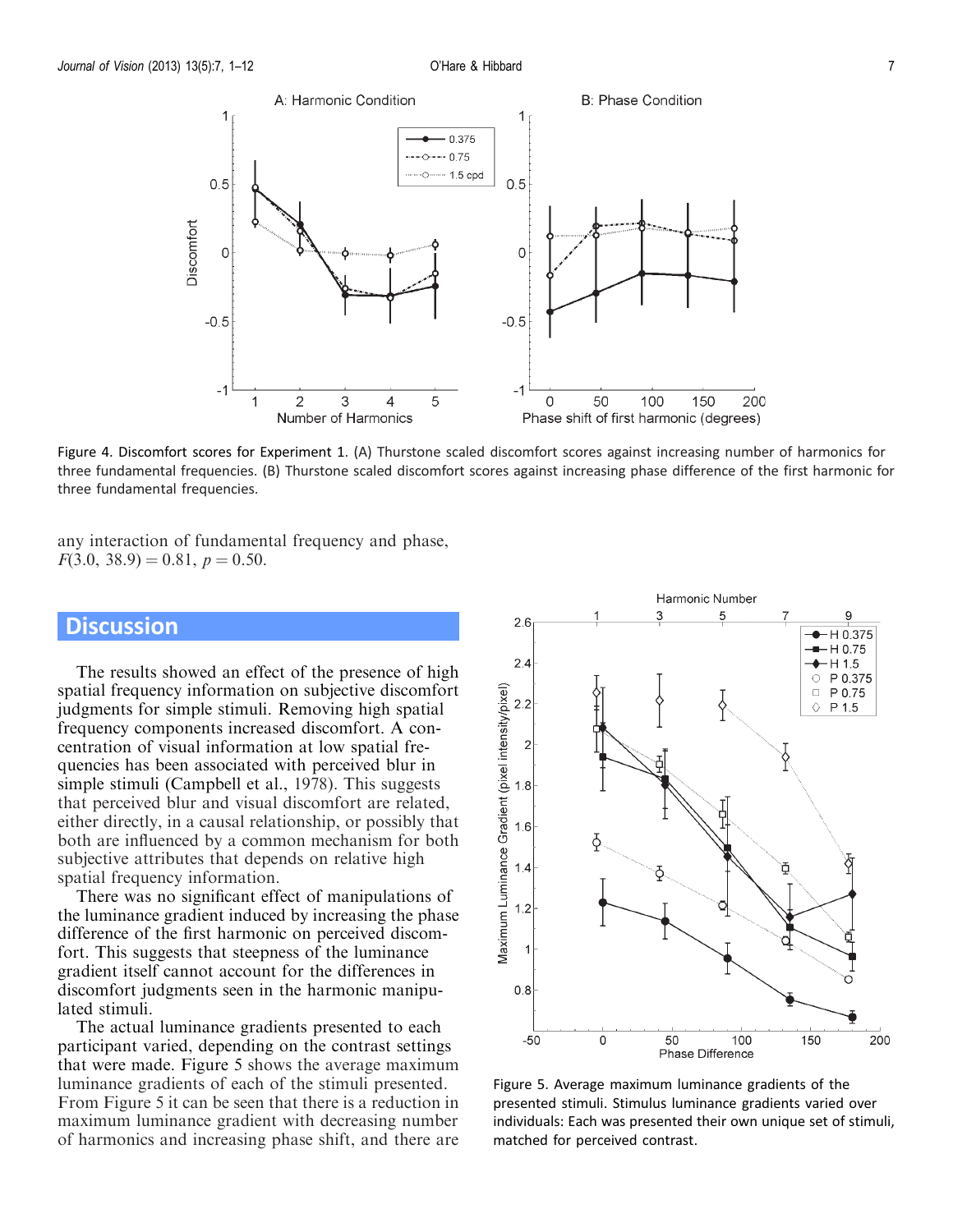<span id="page-7-0"></span>

Figure 6. Blur judgments for Experiment 2. A: Thurstone-scaled blur judgments against number of harmonics for three fundamental frequencies. (B) Thurstone-scaled blur judgments against phase difference of the first harmonic for three fundamental frequencies.

differences between the fundamental frequencies, but overall there is no large difference between the two sessions. The phase-manipulated stimuli tend to be higher contrast than the harmonic-manipulated stimuli. It could be argued that physical contrast could account for the increased discomfort judgments for the harmonic-manipulated stimuli. However, as the phasemanipulated stimuli also showed similar contrast increases, but no evidence of increased discomfort judgments, physical contrast alone is insufficient to account for the data.

The harmonic manipulations of this experiment affected discomfort judgments, and the phase manipulations did not. As both manipulations affected the luminance gradients, it was expected that they may also affect perceived blur. To establish whether this was indeed the case, in the second experiment observers were asked to judge the apparent blur of stimuli, using the same setup as before.

# Experiment 2: Blur judgments of simple stimuli

The aim of Experiment 2 was to ascertain whether the stimuli identified as uncomfortable from [Experi](#page-3-0)[ment 1](#page-3-0) are actually perceived as blurred.

#### Method

Six undergraduate observers took part in the study. Two had taken part in [Experiment 1;](#page-3-0) the other four

were completely naïve to the purposes of the experiment. The contrast matching task was exactly the same as in [Experiment 1](#page-3-0). This time, participants were asked to choose the more blurred stimulus (not the more uncomfortable) of each pair, and indicate their response using the left and right arrow keys. They were asked to guess if they felt that neither stimulus was blurred.

### Results

Figure 6A plots Thurstone-scaled blur judgments against increasing number of harmonics. This shows there was an effect of the number of harmonics on perceived blur; the fewer harmonics present, the more blur was perceived. The results of a 3 (fundamental frequency)  $\times$  5 (number of harmonics) repeatedmeasures ANOVA showed there to be a significant effect of number of harmonics,  $F(1.63, 8.17) = 8.57, p <$ 0.01. Stimuli with more harmonics were perceived as less blurred than stimuli with fewer harmonics. There was no significant effect of fundamental frequency,  $F(2)$ ,  $10) = 1.68$ ,  $p = 0.24$ . There was a significant interaction between number of harmonics and fundamental frequency on blur judgments,  $F(2.5, 12.6) = 5.86$ ,  $p <$ 0.05. Posthoc one-way repeated-measures ANOVA showed there to be an effect of the number of harmonics for the lowest two fundamental frequencies,  $F(1.4, 7.0) = 13.91, p < 0.01$ ; and  $F(4, 20) = 7.08, p <$ 0.01, for 0.375 and 0.75, respectively). However, there was no significant effect of number of harmonics for the highest fundamental frequency,  $F(1.4, 7.1) = 0.34$ , p.  $= 0.65.$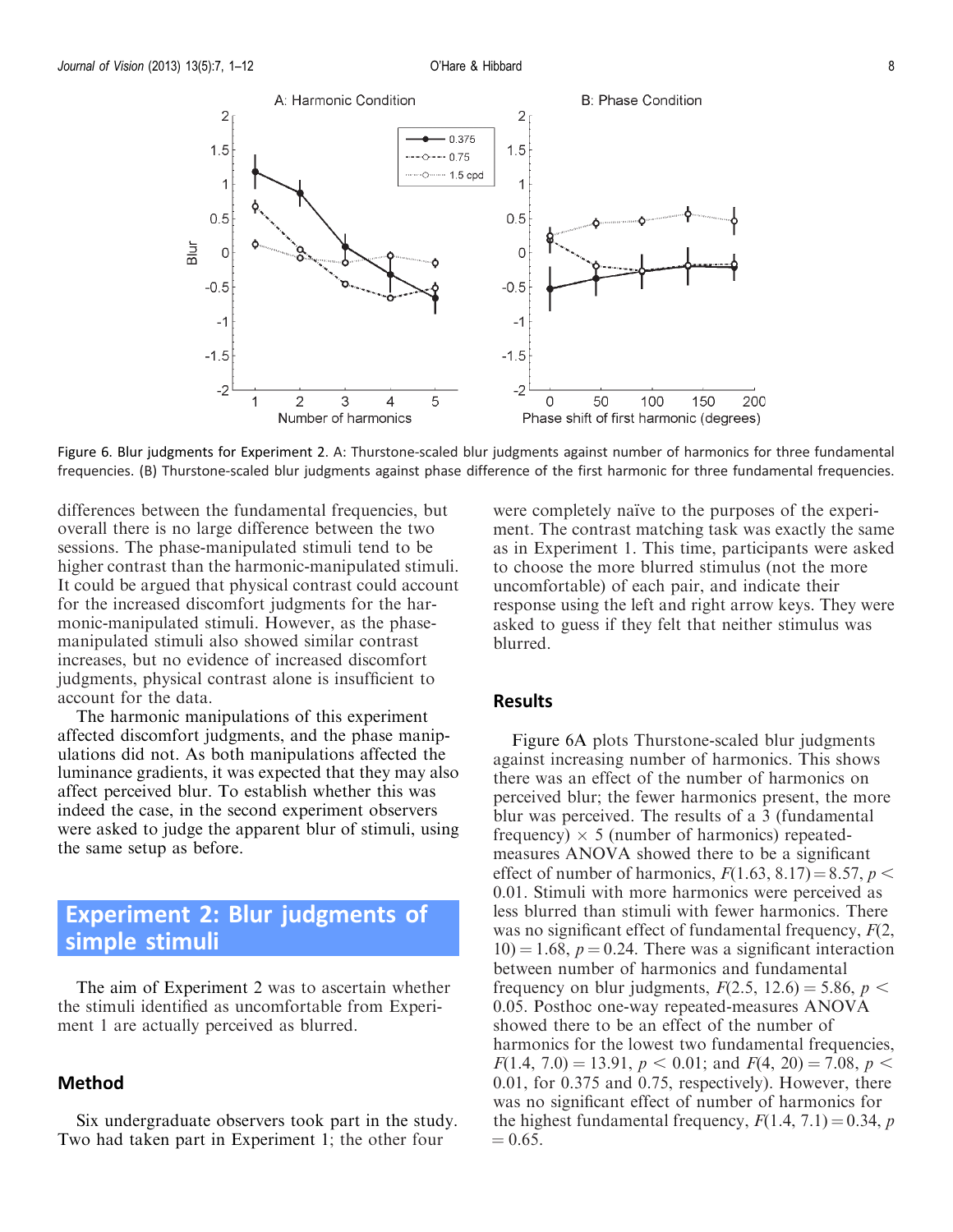<span id="page-8-0"></span>[Figure 6B](#page-7-0) plots the perceived blur against phase manipulation. The results of a 3 (fundamental frequency)  $\times$  5 (phase shift) repeated-measures ANOVA showed there to be no significant effects of fundamental frequency,  $F(2, 10) = 1.51$ ,  $p = 0.27$ , phase shift,  $F(1.8, 1.6)$  $(8.9) = 1.17$ ,  $p = 0.35$ , or interaction between phase shift and fundamental frequency on blur judgments,  $F(2.5, 1.5)$  $12.7 = 1.34, p = 0.30.$ 

#### **Discussion**

There was a significant effect of the number of harmonics on perceived blur. As this is the same pattern of results as [Experiment 1](#page-3-0), this suggests that there might be a relationship between perceived blur and discomfort judgments. There was also an interaction between the number of harmonics and the fundamental frequency on perceived blur judgments: the effect of harmonic removal was more evident for the lower fundamental frequencies compared to the highest fundamental frequency. This could be because the luminance gradient of the highest spatial frequency fundamental is too steep by itself for the loss of higher spatial frequency information to have much effect.

The phase shift manipulation showed no effects on either discomfort judgments or blur judgments. This could well indicate that it was the loss of high spatial frequency information that was responsible for the increased judgments of discomfort and blur. This is indicative that there might be a common mechanism underlying both these processes.

# Experiment 3: Blurring natural images

The first two experiments showed that, for simple circular approximations to square-wave stimuli, removing high frequency components increased both visual discomfort and perceived blur. Since the removal of high spatial frequency information also increases apparent blur in more complicated images (Murray & Bex, [2010](#page-11-0); Webster, Georgeson, & Webster, [2002](#page-11-0)), we next investigated whether this also leads to increased visual discomfort for complex natural images. Experiment 3 has three aims. The first was to investigate the effects of increasing blur on visual discomfort judgments using natural stimuli. The second was to investigate if there is a difference between sinc-filtered images (which contain phase reversals) and Gaussian filtered images (which do not). The third was to see if visual discomfort judgments depend on deviation from the original statistics of the image, or deviation from a possibly 'ideal'  $1/f<sup>1</sup>$  statistic.

#### Method

Sixty grayscale natural images were taken from the Hibbard [\(2008\)](#page-11-0) database. Images were  $1201 \times 1201$ pixels in size, taken using a calibrated Nikon Coolpix 4500 digital camera. Images were calibrated to correct for luminance. The spatial resolution was 1 pixel/ arcmin. These were from two general categories: distant scenes (e.g., woodland scenes, beach scenes), or closeups of vegetables, rocks, and seaweed. Thirty outdoor scene images were used; these had a mean slope exponent ( $\beta$  value, where  $1/f^{\beta}$ ) of = -1.19 (SD = 0.29). Thirty close-up images were also used; these had a mean slope exponent ( $\beta$  value) of  $-1.10$  ( $SD = 0.20$ ). The 10 most extreme examples from each category were chosen for the test stimuli; the 10 steepest slopes in the close-up category (mean  $\beta$  value  $= -1.39$ ,  $SD = 0.06$ ), the ten shallowest slopes in the outdoor scene category (mean  $\beta$  value = -0.95,  $SD = 0.06$ ). The mean  $\beta$  values of the two categories (steep and shallow) were significantly different according to an independent pairs *t*-test,  $t(18) = -28.39, p < 0.001$ .

Images were filtered in the Fourier domain with either a Gaussian or sinc filter. The Gaussian filter is defined in the frequency domain as:

$$
A = k_g e^{\left(-\frac{f^2}{2\sigma^2}\right)}\tag{1}
$$

Here, A is the amplitude of the filter, corresponding to the amount of the signal transmitted,  $f$  is the frequency,  $\sigma$  is the standard deviation in pixels, and  $k_g$  is the normalization constant. Gaussian filters were of varying sizes:  $\sigma = 8$ , 16, or 32 pixels in the frequency domain (Fourier transform, see Equation 1). This gave Gaussian filters of width at half height 20 pixels, 38 pixels, and 76 pixels, respectively.

Sinc-filtered images were created by multiplying the Fourier-transform of the image with a sinc filter, which was defined in the frequency domain as:

$$
A = k_s \frac{\sin\left(\frac{\pi f}{\lambda}\right)}{\frac{\pi f}{\lambda}}
$$
 (2)

Here  $\lambda$  is comparable to the  $\sigma$  values of the Gaussian filter (see Murray & Bex, [2010](#page-11-0)).  $k_s$  is the normalization constant.  $\lambda$  was chosen to be 2.9 times  $\sigma$  values (23, 46, 93), to result in three levels of blur. These levels of  $\lambda$ were chosen as the perceived blur from these filters is comparable to the level of perceived blur from the Gaussian filters used (Murray & Bex, [2010](#page-11-0)).

The two types of blurring (sinc and Gaussian) at three levels created six versions of each image. All images were matched for RMS contrast. The RMS contrast was set at 0.3 for all images in the current experiment. Thirteen naïve undergraduate students with normal or corrected-to-normal vision participated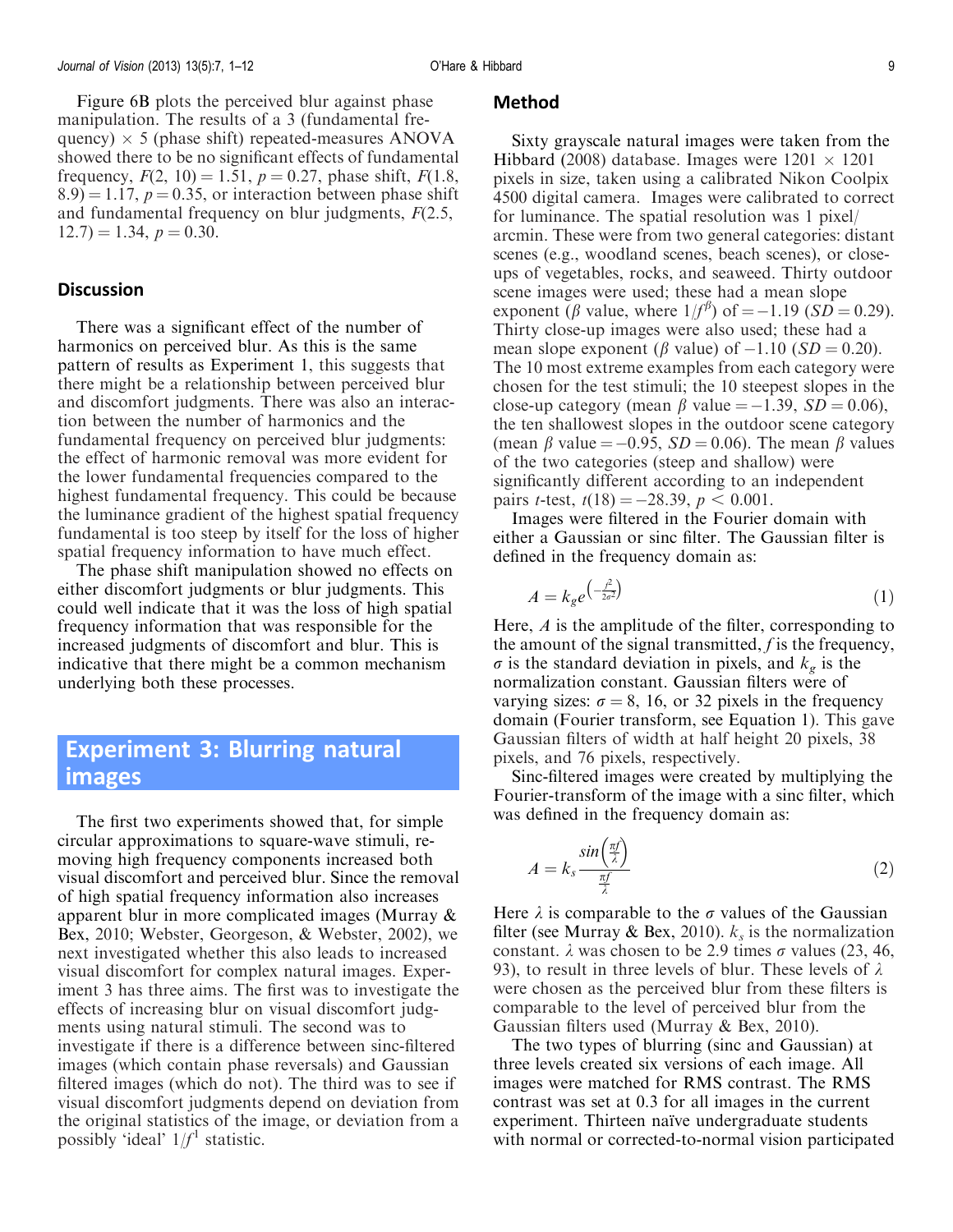

Figure 7. Discomfort judgments for [Experiment 3.](#page-8-0) (A) Thurstone-scaled discomfort judgments against decreasing blur for natural images for the steep initial slope stimuli. Blur is comparable amounts of Gaussian or sinc blur.  $\sigma$  and  $\lambda$  values are defined in frequency space; therefore, small values indicate large amounts of blur. (B) Thurstone-scaled discomfort judgments against decreasing blur for natural images for the shallow initial slope stimuli.

in the study. There were two sessions, one consisting of steep slope images, the other of shallow slope images. Ten participants completed the steep slope session first; three completed the shallow slope session first. Each of the six categories of blurring was compared to each of the other categories, resulting in 15 comparisons. Ten images in one category were compared with 10 from the other category, so that there were 10 images (from the first category)  $\times$  10 images (from the second category)  $\times$  15 category comparisons = a total of 1500 trials. The number of times a stimulus category was chosen as more uncomfortable was recorded. This was repeated for each of the two sessions (steep, shallow initial slope).

#### Results

Figure 7A plots discomfort judgments against  $\sigma$  (for the Gaussian filter; lower axis) or  $\lambda$  (for the sinc filter; upper axis) values for the steep slope stimuli. There was a significant main effect of increasing blur,  $F(1.3, 15.2)$  $=$  31.11,  $p < 0.01$ ; increasing blur resulted in increased discomfort judgments. There was no significant effect of type of blur (Gaussian or sinc),  $F(1, 12) = 1.47$ ,  $p =$ 0.25. There was no significant interaction between the type of blur and the amount of blur,  $F(1.4, 16.4) = 0.61$ ,  $p = 0.50$ .

Figure 7B plots discomfort judgments against  $\sigma$ (lower axis) and  $\lambda$  (upper axis) for the shallow slope images. There was a significant main effect of

increasing blur only,  $F(1.1, 12.9) = 13.75, p < 0.01;$ there were no effects of type of blur,  $F(1, 12) = 3.27$ ,  $p =$ 0.10, and no interaction,  $F(2, 24) = 1.71$ ,  $p = 0.20$ .

#### **Discussion**

There was a strong effect of blur on discomfort judgments in natural images—the more blur, the more often the stimulus was judged the more uncomfortable of the pair of images presented. The results of this experiment are consistent with [Experiment 1](#page-3-0): Blur was associated with discomfort judgments, this time for natural as well as simple stimuli. There was no difference between the steep and shallow initial slope of the stimuli, therefore initial slope is not important to discomfort judgments.

## General discussion

The aim of this study was to investigate the relationship between low spatial frequency information, visual discomfort, and perceived blur. Initial experiments investigated this relationship using simple stimuli and showed that a loss of high spatial frequency information, but not the shifting of the relative phase of the first harmonic, resulted in increased discomfort. A subsequent experiment showed that the same stimuli judged as more uncomfortable were also judged as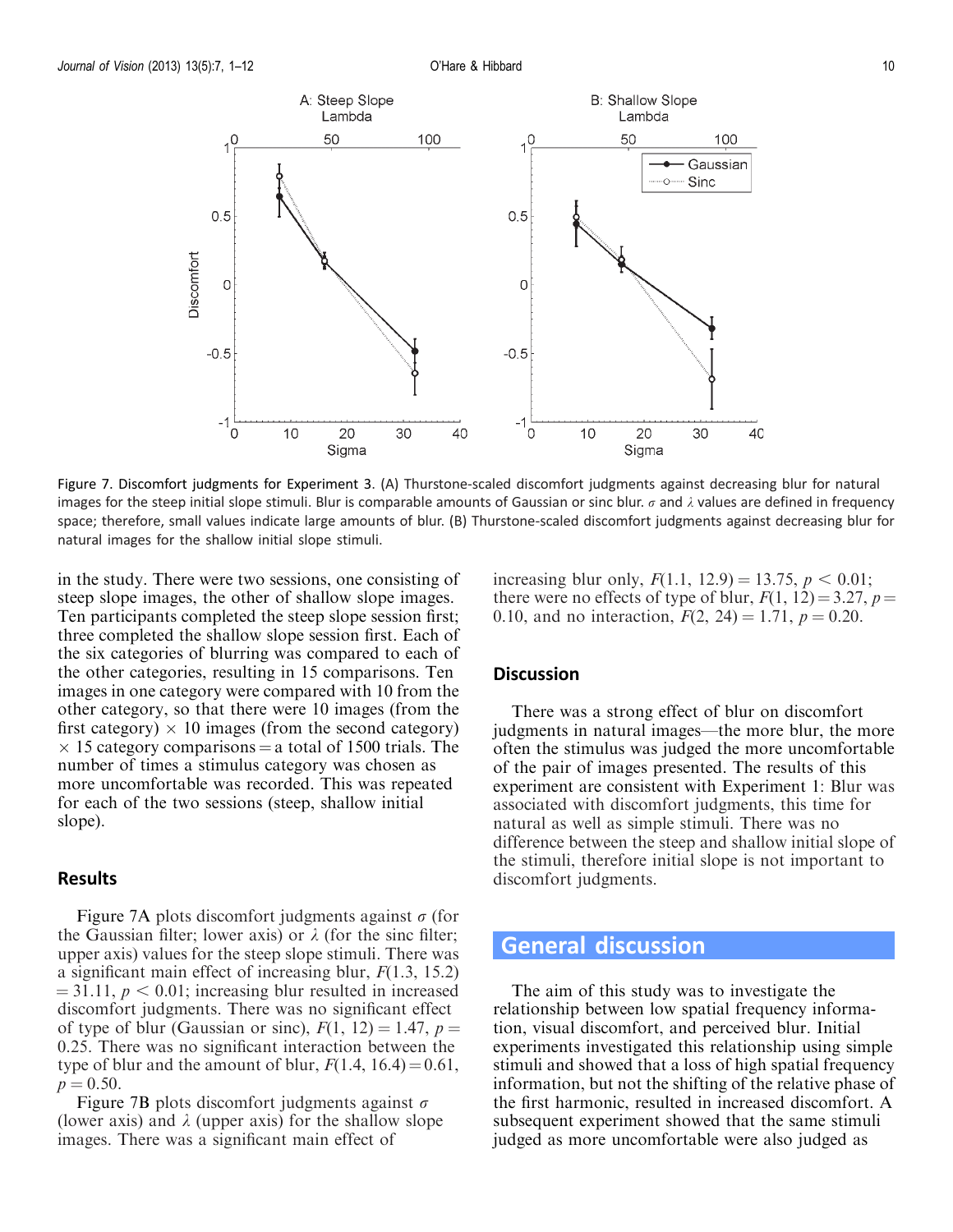<span id="page-10-0"></span>more blurred, suggesting that there was an association between the loss of high spatial frequency information, discomfort and image blur. This was further investigated using natural images. Increasing blur led to increased discomfort judgments, for both sinc and Gaussian blurred natural images. This supported the finding of the initial experiments using artificial stimuli.

One potential reason for discomfort from blurred images could be that blurring the image impoverishes the feedback for the accommodation response. The accommodation system needs a certain amount of higher spatial frequency content to inform the response. The stimuli judged as uncomfortable lack these higher spatial frequencies as they are blurred. Therefore they might not provide the necessary signal for the accommodative response to focus. This could be tested directly by measuring accommodative responses using an autorefractor. Stimuli that are less informative for the accommodative system might lead to greater uncertainty in the accommodative response; it would be predicted that this would lead to increased microfluctuations (Day et al., 2009). If an impoverished signal for accommodation is responsible for discomfort, this could be for at least two reasons. An increase in microfluctuations might be the direct source of discomfort. Alternatively, discomfort could arise from the fact that these microfluctuations do not reduce the apparent blur, as they would be expected to in the case of an image that was optically defocussed. In future research, it would be valuable to repeat the experiments with presbyopes to determine the effect of aging on this potential source of discomfort.

However, there is another possible account. Juricevic et al. ([2010\)](#page-11-0) suggested that deviations from the statistics of natural images are uncomfortable due to inefficient neural coding in the brain, instead of oculomotor responses. One way in which efficiency could be achieved is to try to ensure a sparse response to typical natural stimuli. A sparse encoding of images is one that produces a strong response in only a relatively small proportion of neurons, and has been shown to be a useful characterization of the coding of natural images in the primary visual cortex (e.g., Field, [1994](#page-11-0); Field, [1999;](#page-11-0) Olshausen & Field, [2004](#page-11-0); van der Schaaf & van Hateren, [1996](#page-11-0)). Stimuli resulting in inefficient (nonsparse) neural coding might be uncomfortable as they are again costly in terms of metabolic resources.

This is not to suggest that the accommodation and neural accounts are competing. There are many different aspects of visual discomfort, and these may well account for two separate aspects. For example, the blurred vision and eyestrain reported under some circumstances, such as prolonged reading (Sheedy et al., [2003\)](#page-11-0), might be indicative of poor accommodative responses. By contrast, cortical explanations can better account for why other stimuli, such as sharp, high

contrast square-wave patterns are uncomfortable to non-clinical populations (Wilkins et al., [1984](#page-11-0)), and can additionally elicit neural activity typical of seizures in epilepsy sufferers (Wilkins, Darby, & Binnie, [1979](#page-11-0)). Future study would be directed towards discriminating between these two possibilities, potentially assessing the separable effects on clinical populations, and optics in non-clinical populations.

Keywords: blur, natural images, spatial frequency, visual discomfort

# Acknowledgments

The authors thank the BBSRC for a doctoral training grant to fund LOH.

Commercial relationships: none. Corresponding author: Louise O'Hare. Email:  $\log_{10}(a)$ st-andrews.ac.uk. Address: School of Psychology and Neuroscience, University of St. Andrews, St. Andrews, UK.

## References

- Badcock, D. R. (1984). How do we discriminate relative spatial phase? Vision Research, 24(12), 1847–1857.
- Bocheva, N., & Mitriani. L. (1993). Model of visual localization. Acta Neurobiologiae Experimentalis, 53(2), 377–384.
- Brainard, D. H. (1997). The psychophysics toolbox. Spatial Vision, 10(4), 433–436.
- Campbell, F. W., Howell, E. R., & Johnstone, J. R. (1978). A comparison of suprathreshold appearance of gratings with components in the low and high spatial frequency range. Journal of Physiology, 284, 193–201.
- Charman, W. N. (1979). Spatial frequency and the dynamics of the accommodation response. Optica Acta, 26(2), 217–228.
- Day, M., Gray, L. S., Seidel, D., & Strang, N. C. (2009). The relationship between object spatial profile and accommodation microfluctuations in emmetropes and myopes. Journal of Vision, 9(10):5, 1–13, [http://www.journalofvision.org/content/9/10/](http://www.journalofvision.org/content/9/10/5) [5](http://www.journalofvision.org/content/9/10/5), doi:10.1167/9.10.5. [[PubMed](http://www.ncbi.nlm.nih.gov/pubmed/19810786)] [[Article\]](http://www.journalofvision.org/content/9/10/5.long)
- Fernandez, D., & Wilkins, A. J. (2008). Uncomfortable images in art and nature. Perception, 37(7), 1098– 1013.
- Field, D. J. (1987). Relations between the statistics of